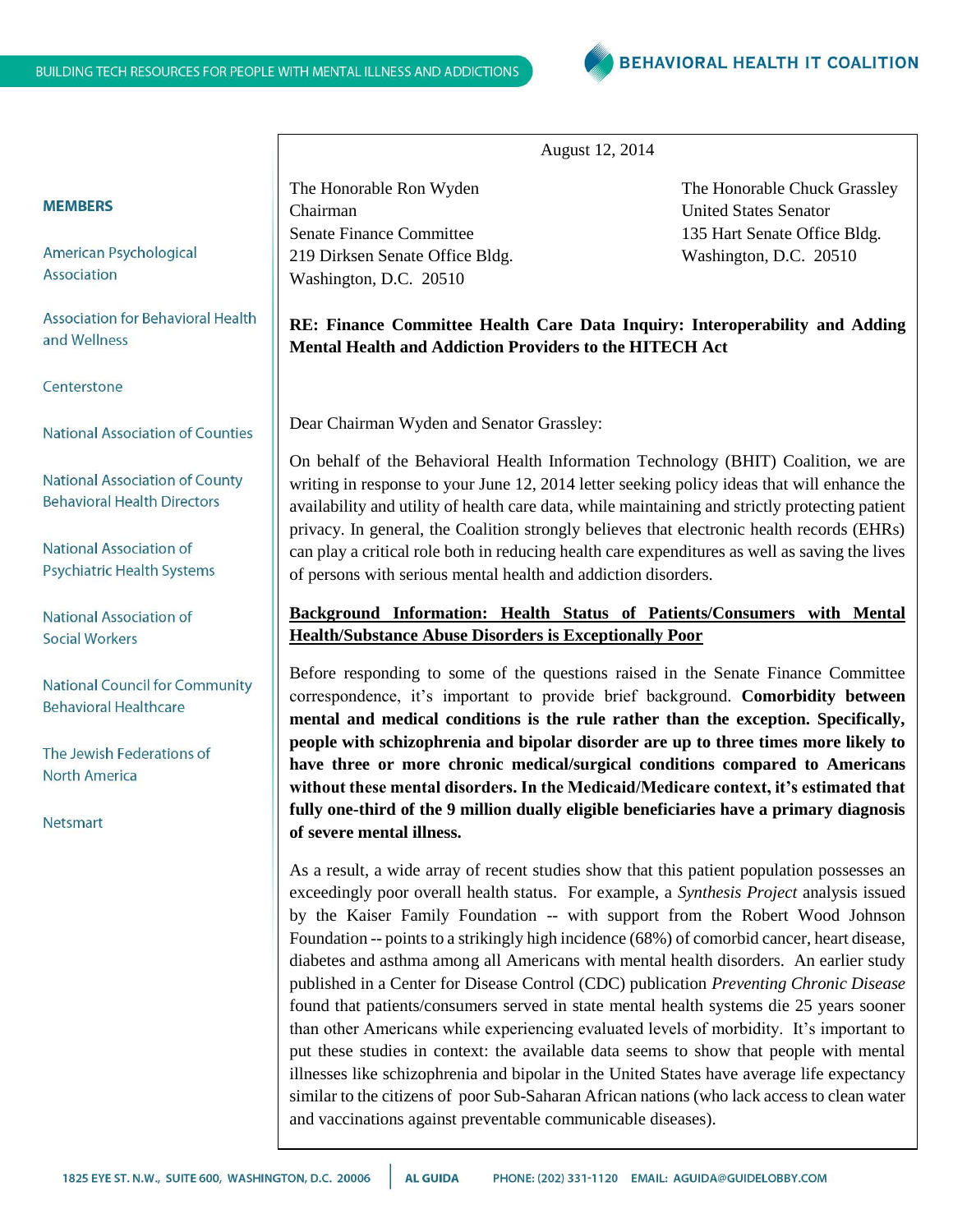The BHIT Coalition is deeply concerned that without access to meaningful use payments and Health Information Technology (HIT), it will soon become impossible to provide clinical care coordination for this highly vulnerable patient/consumer population, which requires regular interaction between mental health/substance abuse providers, primary care physicians and medical specialty personnel. Further, the above referenced data makes clear that unlike clinical laboratories, pharmacies and nursing facilities, behavioral health providers serve a patient/consumer population with highly acute mental illnesses, substance use disorders and comorbid medical/surgical chronic diseases.

## **Brief Responses to Senate Finance Committee Health Care Data Questions**

*1. How, in what form, and for what purposes should this [healthcare] data be conveyed?*

The Office of National Coordinator (ONC) has endorsed Direct -- a confidential email system -- as the means of communicating health information between authorized care providers. Direct supports meaningful use measures, enabling the communication of summary care records, referrals, discharge summaries and other clinical documents in support of continuity of care and medication reconciliation. In turn, these confidential emails must adhere to HL7 messaging standards which provide the technical framework (and related standards) for the exchange, integration and sharing, and retrieval of electronic health information. These standards define how information is packaged and communicated from one party to another, setting the language, structure and data types required for seamless integration between systems. There is a vigorous debate about whether this architecture adequately supports interoperability, and the BHIT Coalition will not enter that debate in this correspondence.

At the same time, the purposes are very clear because the patients/consumers we serve need interoperable EHRs due to the public health crisis they confront. For example, private actuarial studies commissioned by the Coalition show the potential for substantial savings to the health care system flowing from reductions in adverse drug-to-drug interactions and reduced emergency room use.

More specifically, during a recent congressional staff briefing co-sponsored by Senator Sheldon Whitehouse and Senator Rob Portman, Dr. Joseph Cvitkovic, Director of Behavioral Health Care at the Jefferson Hospital, part of the Allegheny Health Network in Pittsburgh, Pennsylvania, testified on behalf of the American Psychological Association: "We utilize HIT for scanning patient identification wrist-bands for medications, provision of a secure network to provide psychiatrists, psychologists, and other professionals with the capacity to connect to the medical record from a remote location to improve continuity of quality patient care. These technologies can enhance the connectivity between the inpatient and outpatient treatment services and reduces readmission rates and better assures recovery on an outpatient basis."